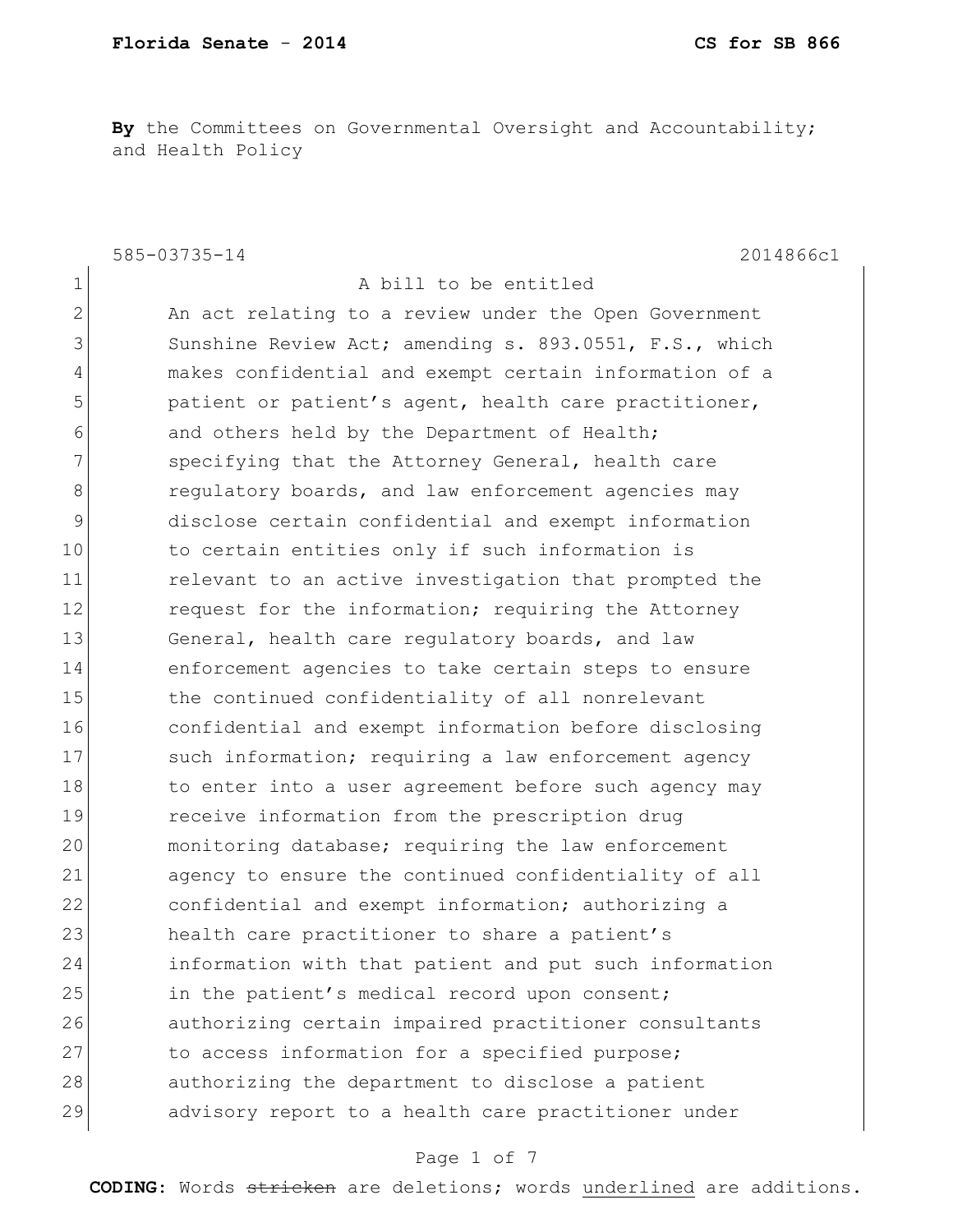|    | 585-03735-14<br>2014866c1                                   |
|----|-------------------------------------------------------------|
| 30 | certain circumstances; prohibiting an agency or person      |
| 31 | who obtains specified confidential and exempt               |
| 32 | information from disclosing such information except         |
| 33 | under certain circumstances; saving the exemption from      |
| 34 | repeal under the Open Government Sunset Review Act;         |
| 35 | providing an effective date.                                |
| 36 |                                                             |
| 37 | Be It Enacted by the Legislature of the State of Florida:   |
| 38 |                                                             |
| 39 | Section 1. Section 893.0551, Florida Statutes, is amended   |
| 40 | to read:                                                    |
| 41 | 893.0551 Public records exemption for the prescription drug |
| 42 | monitoring program.-                                        |
| 43 | (1) As used in For purposes of this section, the term:      |
| 44 | (a) "Active investigation" has the same meaning as provided |
| 45 | in s. 893.055.                                              |
| 46 | (b) "Dispenser" has the same meaning as provided in s.      |
| 47 | 893.055.                                                    |
| 48 | (c) "Health care practitioner" or "practitioner" has the    |
| 49 | same meaning as provided in s. 893.055.                     |
| 50 | (d) "Health care regulatory board" has the same meaning as  |
| 51 | provided in s. 893.055.                                     |
| 52 | (e) "Law enforcement agency" has the same meaning as        |
| 53 | provided in s. 893.055.                                     |
| 54 | (f) "Pharmacist" means a any person licensed under chapter  |
| 55 | 465 to practice the profession of pharmacy.                 |
| 56 | (g) "Pharmacy" has the same meaning as provided in s.       |
| 57 | 893.055.                                                    |
| 58 | (h) "Prescriber" has the same meaning as provided in s.     |
|    | Page 2 of 7                                                 |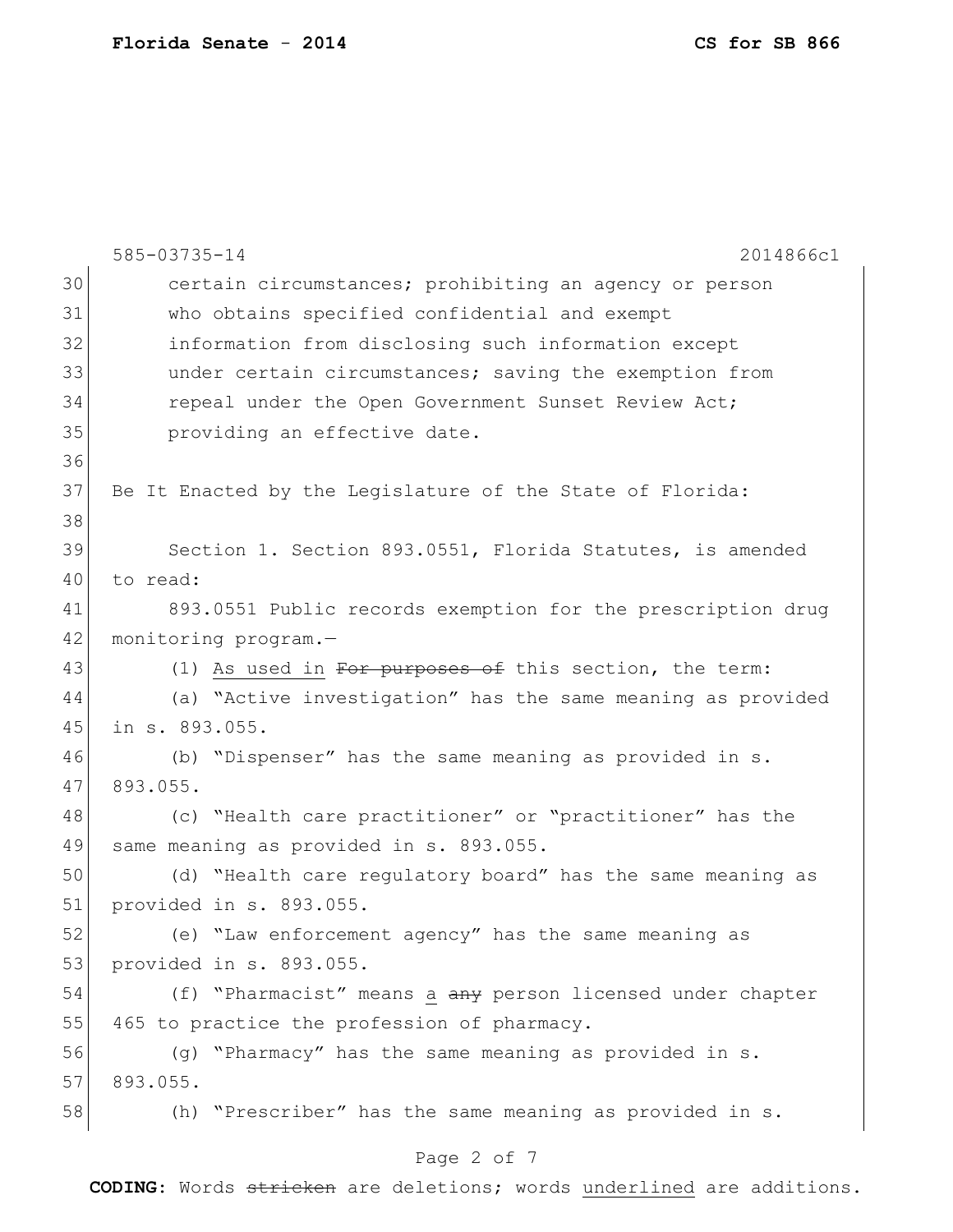585-03735-14 2014866c1 59 893.055. 60 (2) The following information of a patient or patient's 61 agent, a health care practitioner, a dispenser, an employee of 62 the practitioner who is acting on behalf of and at the direction 63 of the practitioner, a pharmacist, or a pharmacy which that is 64 contained in records held by the department under s. 893.055 is 65 confidential and exempt from s.  $119.07(1)$  and s.  $24(a)$ , Art. I 66 of the State Constitution: 67 (a) Name. 68 (b) Address. 69 (c) Telephone number. 70 (d) Insurance plan number. 71 (e) Government-issued identification number. 72 (f) Provider number. 73 (g) Drug Enforcement Administration number. 74 (h) Any other unique identifying information or number. 75 (3) The department shall disclose such confidential and 76 exempt information to the following persons or entities after 77 using a verification process to ensure the legitimacy of that 78 person's or entity's request for the information: 79 (a) The Attorney General and his or her designee when 80 working on Medicaid fraud cases involving prescription drugs or 81 when the Attorney General has initiated a review of specific 82 identifiers of Medicaid fraud regarding prescription drugs. The 83 Attorney General or his or her designee may disclose to a 84 criminal justice agency as defined in s. 119.011 only the 85 confidential and exempt information received from the department 86 which is relevant to a criminal justice agency as defined in s. 87 119.011 as part of an active investigation that prompted the

### Page 3 of 7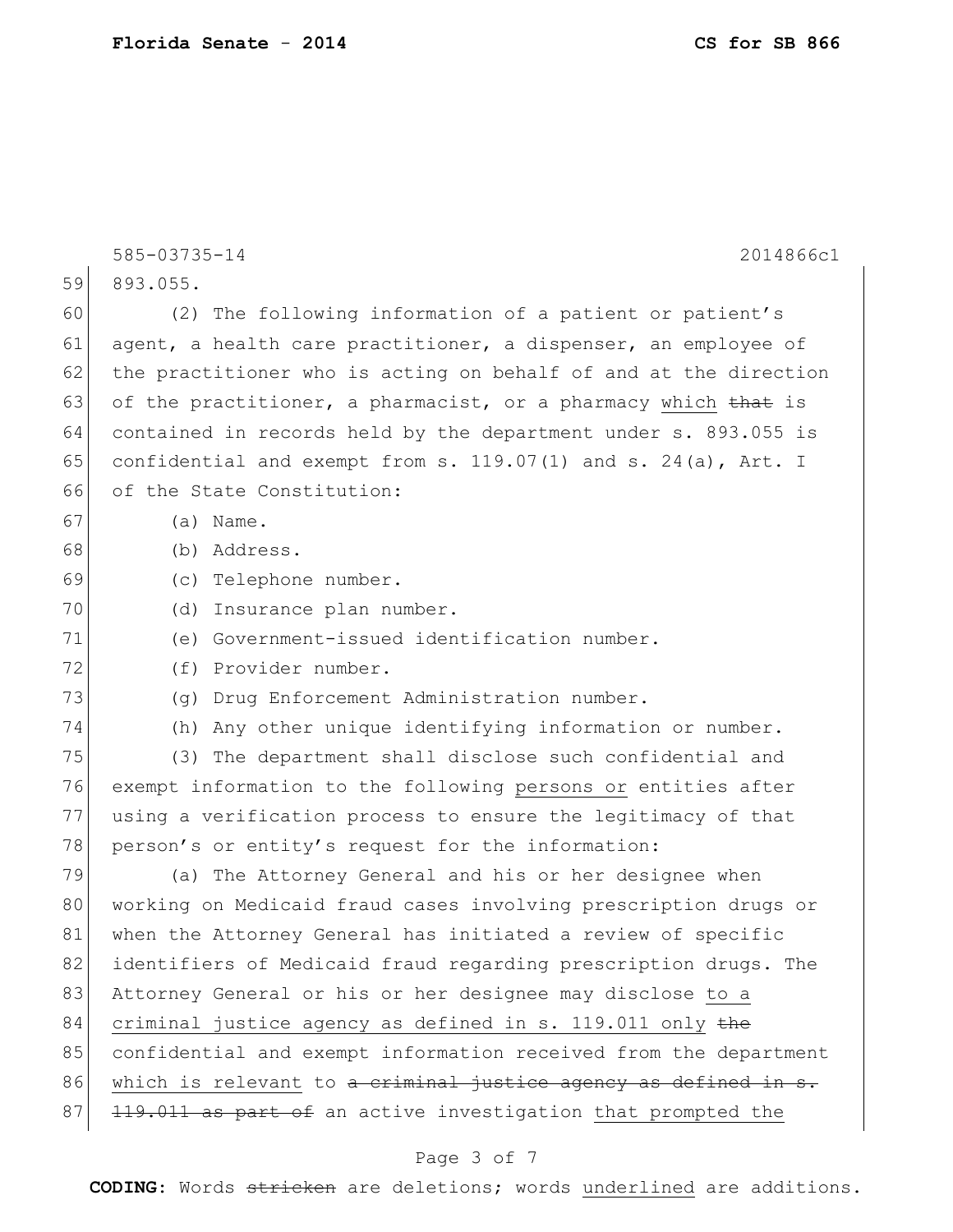585-03735-14 2014866c1 88 request for the information that is specific to a violation of 89 prescription drug abuse or prescription drug diversion law as it 90 **relates to controlled substances.** Before disclosing any 91 information to a criminal justice agency, the Attorney General 92 or his or her designee must take steps to ensure the continued 93 confidentiality of all confidential and exempt information. At a 94 minimum, these steps must include redacting or deleting all 95 | nonrelevant information. The Attorney General's Medicaid fraud 96 investigators may not have direct access to the department's 97 database.

98 (b) The department's relevant health care regulatory boards 99 responsible for the licensure, regulation, or discipline of a 100 practitioner, pharmacist, or other person who is authorized to 101 prescribe, administer, or dispense controlled substances and who 102 is involved in a specific controlled substances investigation 103 for prescription drugs involving a designated person. The health 104 care regulatory boards may request information from the 105 department but may not have direct access to its database. The 106 health care regulatory boards may provide such information to a 107 law enforcement agency pursuant to ss. 456.066 and 456.073 only 108 information that is relevant to the specific controlled 109 substances investigation that prompted the request for the 110 information. Before disclosing any information to a law 111 enforcement agency, a healthcare regulatory board must take 112 steps to ensure the continued confidentiality of all 113 confidential and exempt information. At a minimum, these steps 114 must include redacting or deleting all nonrelevant information. 115 (c) A law enforcement agency that has initiated an active 116 investigation involving a specific violation of law regarding

### Page 4 of 7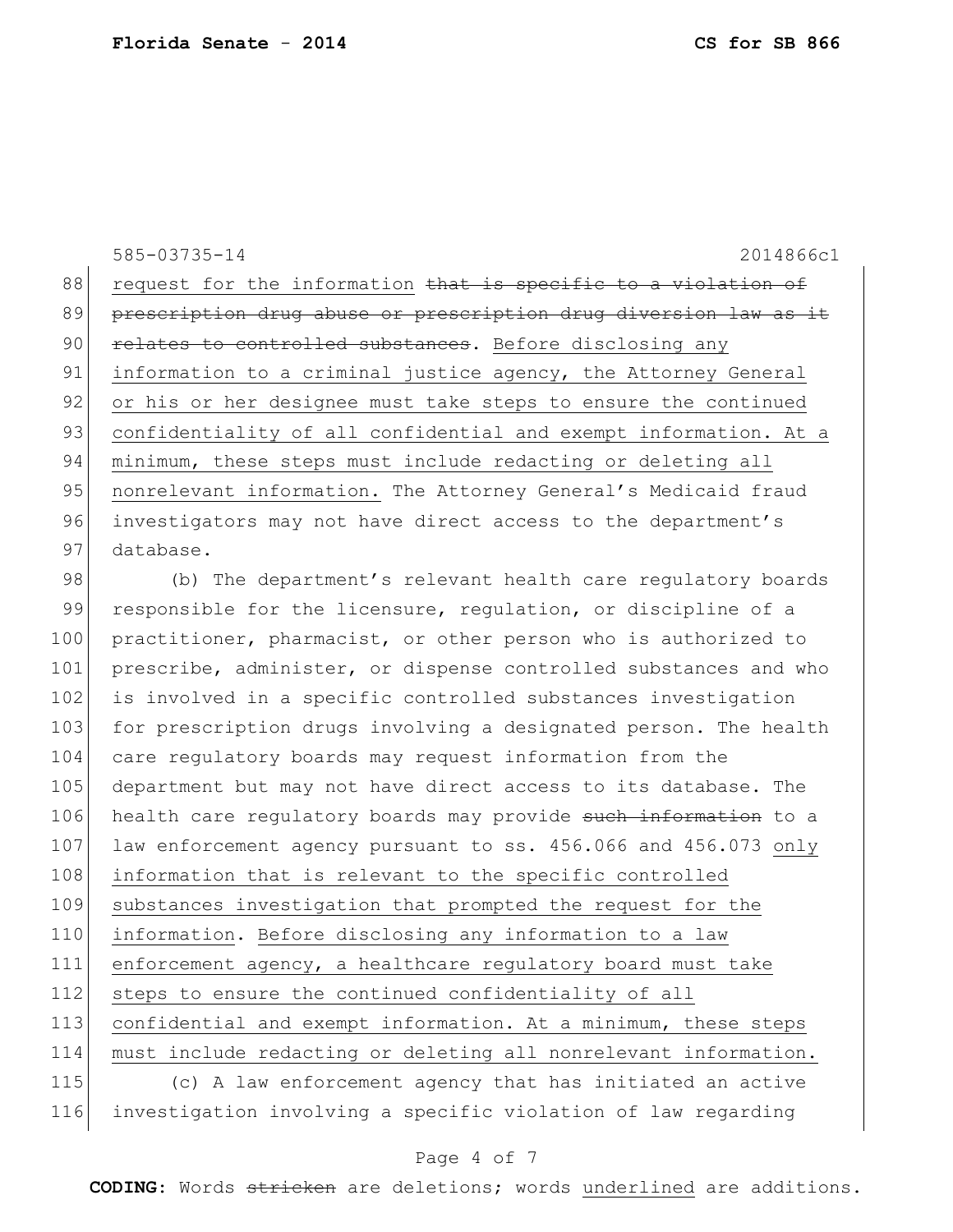585-03735-14 2014866c1 117 prescription drug abuse or diversion of prescribed controlled 118 substances and that has entered into a user agreement with the 119 department as required under s. 893.055. The law enforcement 120 agency may disclose to a criminal justice agency as defined in 121 s. 119.011 only the confidential and exempt information received 122 from the department which is relevant to a criminal justice 123 agency as defined in s. 119.011 as part of an active 124 investigation that prompted the request for the information that 125 is specific to a violation of prescription drug abuse or 126 prescription drug diversion law as it relates to controlled 127 substances. Before disclosing any information to a criminal 128 justice agency, a law enforcement agency must take steps to 129 ensure the continued confidentiality of all confidential and 130 exempt information. At a minimum, these steps must include 131 redacting or deleting all nonrelevant information. A law 132 enforcement agency may request information from the department 133 but may not have direct access to its database. 134 (d) A health care practitioner who certifies that the 135 information is necessary to provide medical treatment to a 136 current patient in accordance with ss. 893.05 and 893.055. A 137 health care practitioner who receives a current patient's 138 confidential and exempt information under this subsection may 139 disclose such information to the patient or the patient's legal 140 representative. Upon the patient's or the legal representative's 141 written consent, the health care practitioner may place such 142 information in the patient's medical record, including 143 electronic medical records, and may disclose such information 144 subject to the requirements of s. 456.057. 145 (e) A pharmacist who certifies that the requested

## Page 5 of 7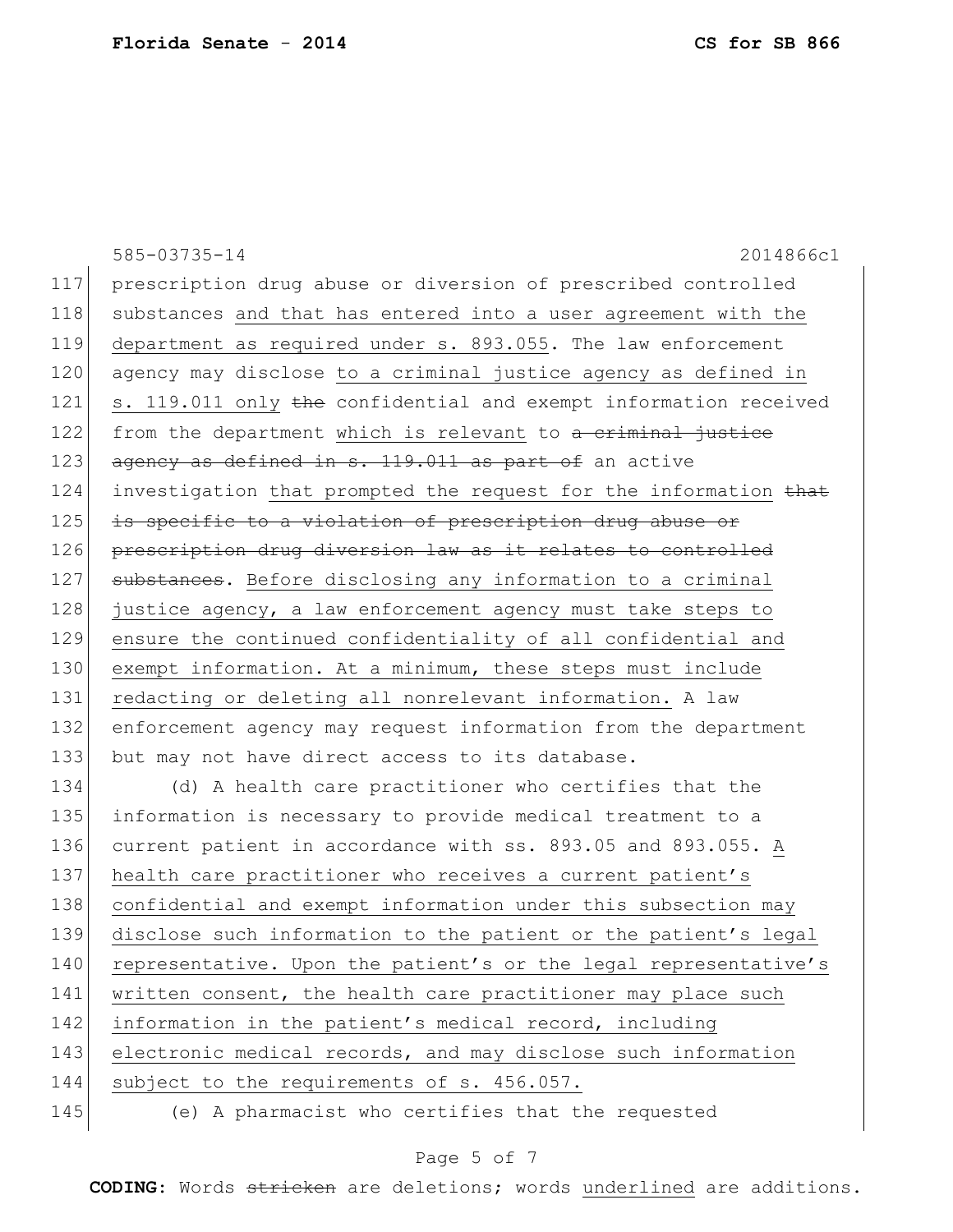|     | 585-03735-14<br>2014866c1                                           |
|-----|---------------------------------------------------------------------|
| 146 | information will be used to dispense controlled substances to a     |
| 147 | current patient in accordance with ss. 893.04 and 893.055.          |
| 148 | (f) A patient or the legal guardian or designated health            |
| 149 | care surrogate for an incapacitated patient, if applicable,         |
| 150 | making a request as provided in s. $893.055(7)(c)4$ .               |
| 151 | (q) The patient's pharmacy, prescriber, or dispenser who            |
| 152 | certifies that the information is necessary to provide medical      |
| 153 | treatment to his or her current patient in accordance with s.       |
| 154 | 893.055.                                                            |
| 155 | (h) An impaired practitioner consultant who is retained by          |
| 156 | the department under s. 456.076 for the purpose of reviewing the    |
| 157 | controlled substance prescription history of a practitioner who     |
| 158 | has agreed to be evaluated or monitored by the consultant.          |
| 159 | (4) If the department determines that there exists a                |
| 160 | pattern of controlled substance abuse consistent with department    |
| 161 | rules for identifying indicators of such abuse, the department      |
| 162 | may provide a patient advisory report to an appropriate health      |
| 163 | care practitioner shall disclose such confidential and exempt       |
| 164 | information to the applicable law enforcement agency in             |
| 165 | accordance with s. 893.055(7)(f). The law enforcement agency may    |
| 166 | disclose the confidential and exempt information received from      |
| 167 | the department to a criminal justice agency as defined in s.        |
| 168 | 119.011 as part of an active investigation that is specific to a    |
| 169 | $viblation$ of $s. 893.13(7)$ (a) $8.7$ $s. 893.13(8)$ (a), or $s.$ |
| 170 | $893.13(8)(b)$ .                                                    |
| 171 | (5) An Any agency or person who obtains any such                    |
| 172 | confidential and exempt information specified in pursuant to        |
| 173 | this section must maintain the confidential and exempt status of    |

# 174 that information and may not disclose such information unless

# Page 6 of 7